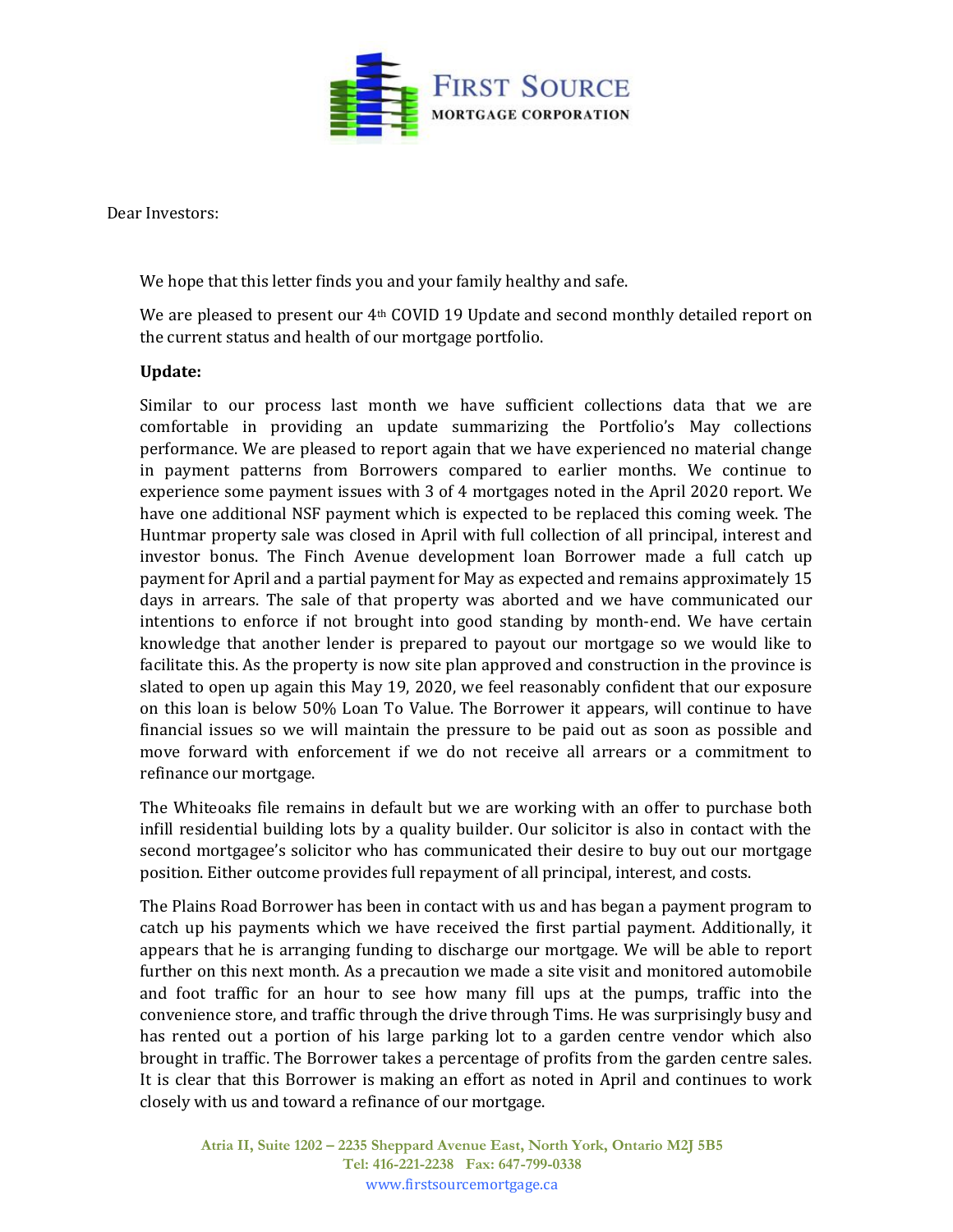As of May 1, we hold 30 mortgages totaling \$159,375,073. Our First Source Mortgage Fund holds 28 mortgage investments and \$76,604,516 of Assets Under Management. Below are key performance indicators for May that we want to highlight given the current crisis:

| $\bullet$ | May expected interest payments                   | \$1,382,959 |
|-----------|--------------------------------------------------|-------------|
| $\bullet$ | May interest payments received                   | \$1,280,955 |
| $\bullet$ | <b>Collections Rate</b>                          | 93.0%       |
| $\bullet$ | Total Loans in the Fund                          | 28          |
| $\bullet$ | Total Loans under Administration                 | 30          |
| $\bullet$ | Mortgages Being Worked Out                       | 1           |
| $\bullet$ | Mortgages in Power of Sale                       | 1           |
| $\bullet$ | Mortgages In Process for Enforcement             | 1           |
| $\bullet$ | Total Mortgages In Default (from above)          | 3           |
| $\bullet$ | Total Defaulted Loans for which Property is Sold |             |

The below charts depict First Source Mortgage Fund exposures by property type, rank and location in Ontario for May, which you may rely on a representative of all assets under administration.



## **Mortgages In Default:**

- There are currently three mortgages in default representing \$93,604 of unpaid interest for May. A reduction from April largely due to the sale of the Huntmar Property;
- There was one NSF payment which is expected to be resolved;
- **Total non-performing mortgage principal outstanding of \$1.8 million (1 loan) We are receiving partial payments and are in negotiations with the Finch Borrower and we are working out of the Plains Road property;**
- The Huntmar property was sold and closed in April reducing defaulted loans.
- All principal and interest is expected to be collected upon the sale or refinance of the three loans.

|             |             | April Interest      |             |                         |
|-------------|-------------|---------------------|-------------|-------------------------|
| Property    | Principal   | <b>Fund Portion</b> | Outstanding | <b>Notes</b>            |
| Finch       | \$4,400,000 | \$4,400,000         | \$28,833    | Sale aborted in Arrears |
| Plains Road | \$4,700,000 | \$1,927,000         | \$37,208    | Paid to April           |
| Whiteoaks   | \$1,837,500 | \$1,598,625         | \$27,563    | Power-of-Sale           |

It is our intention to keep you updated regularly as to any changes in payments and defaults as well as material changes to our portfolio or to specific syndicated mortgages. It remains